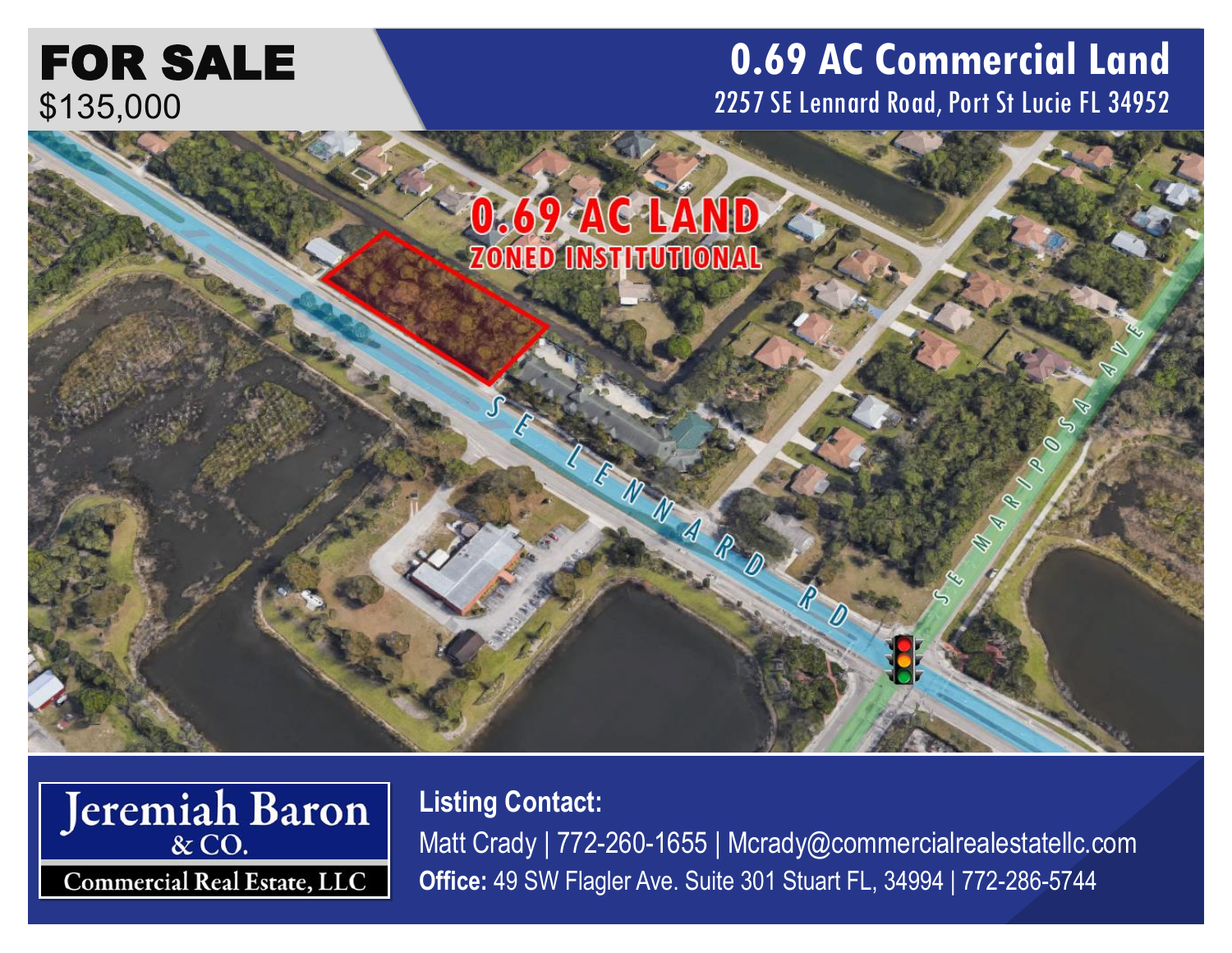| <b>PRICE</b>         | \$135,000           |
|----------------------|---------------------|
| <b>LAND SIZE</b>     | 30,000 sf           |
| <b>ACREAGE</b>       | 0.69 AC             |
| <b>FRONTAGE</b>      | 240'                |
| <b>TRAFFIC COUNT</b> | 18,500 ADT          |
| <b>ZONING</b>        | Institutional       |
| <b>LAND USE</b>      | R <sub>O</sub> I    |
| <b>UTILITIES</b>     | Undisclosed         |
| <b>PARCEL ID</b>     | 3420-645-0645-000-3 |

NO WARRANTY OR REPRESENTATION, EXPRESS OR IMPLIED, IS MADE AS TO THE ACCURACY OF THE INFORMATION CONTAINED HEREIN, AND THE SAME IS SUBMITTED SUBJECT TO ERRORS, OMISSIONS, CHANGE OF PRICE, RENTAL OR OTHER CONDITIONS, PRIOR SALE, LEASE OR FINANCING, OR WITHDRAWAL WITHOUT NOTICE, AND OF ANY SPECIAL LISTING CONDITIONS IMPOSED BY OUR PRINCIPALS NO WARRANTIES OR REPRESENTATIONS ARE MADE AS TO THE CONDITION OF THE PROPERTY OR ANY HAZARDS CONTAINED THEREIN ARE ANY TO BE IMPLIED.

### Property Details **0.69 AC Commercial Land** 2257 SE Lennard Road, Port St Lucie FL 34952

- Excellent 0.69 acre land situated along SE Lennard Road, with easy accessibility to US-1 and SE Port St. Lucie Blvd.
- Site is currently zoned as Institutional which allows for several uses that include an enclosed assembly facility, child care agency, VPK through K-12 school, ALF, or a group care home.
- Great location as is it minutes away from the main road and in close proximity to a sizable residential area.





**Listing Contact:** Matt Crady | 772-260-1655 | Mcrady@commercialrealestatellc.com **Office:** 49 SW Flagler Ave. Suite 301 Stuart FL, 34994 | 772-286-5744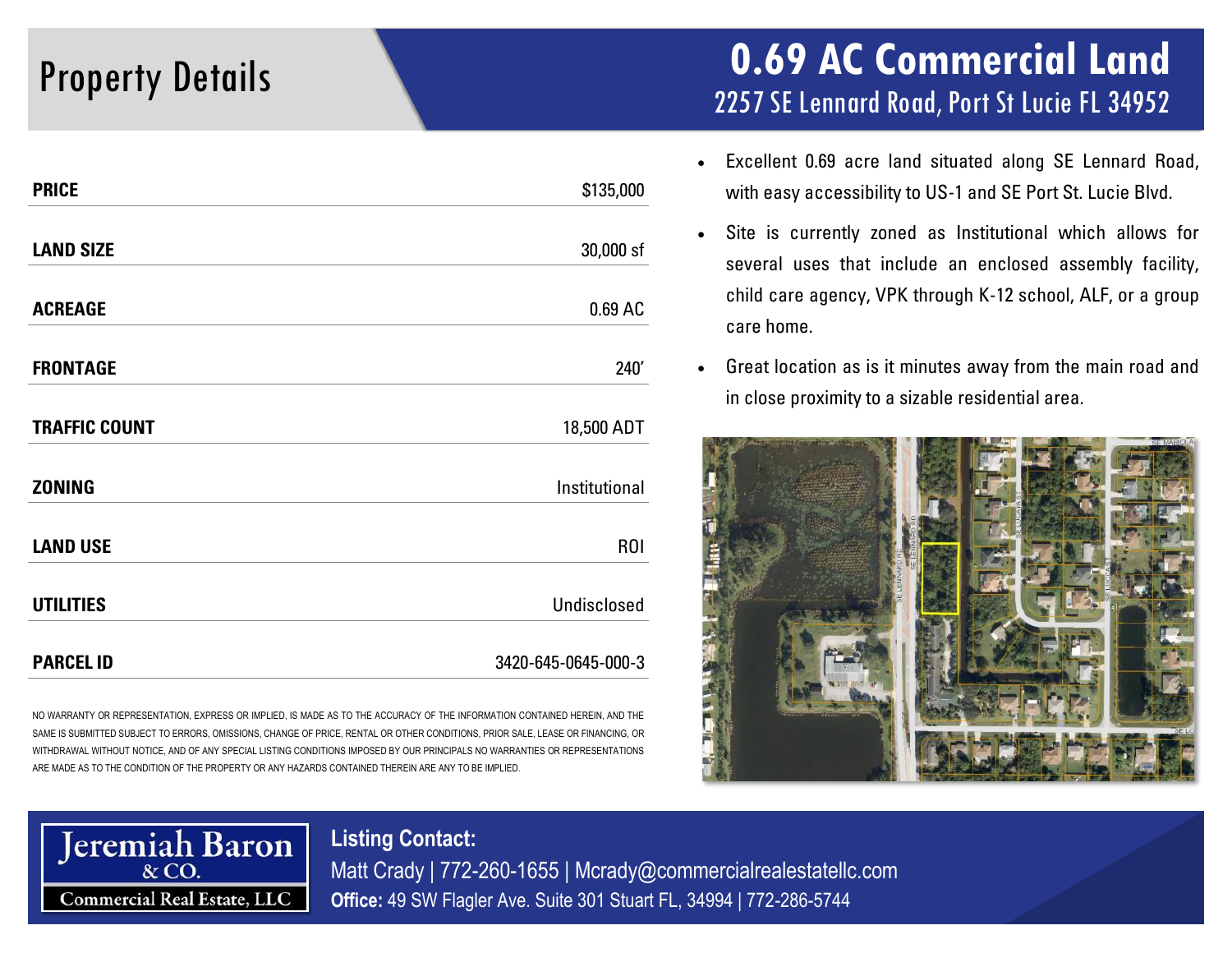| <b>2019 Population Estimate</b> |         | <b>2019 Average Household Income</b> |          | <b>Average Age</b> |       |
|---------------------------------|---------|--------------------------------------|----------|--------------------|-------|
| 1 Mile                          | 7,645   | Mile                                 | \$65,182 | Mile               | 42.00 |
| 3 Mile                          | 51,908  | 3 Mile                               | \$66,359 | 3 Mile             | 44.90 |
| 5 Mile                          | 118,711 | 5 Mile                               | \$65,560 | 5 Mile             | 46.40 |

| <b>2024 Population Projection</b> |         | <b>2019 Median Household Income</b> |          | <b>Median Age</b> |       |  |
|-----------------------------------|---------|-------------------------------------|----------|-------------------|-------|--|
| Mile                              | 8,360   | Mile                                | \$52,026 | Mile              | 43.60 |  |
| 3 Mile                            | 57,620  | 3 Mile                              | \$48,564 | 3 Mile            | 47.90 |  |
| 5 Mile                            | 131,171 | 5 Mile                              | \$48,944 | 5 Mile            | 50.20 |  |
|                                   |         |                                     |          |                   |       |  |



**Listing Contact:** Matt Crady | 772-260-1655 | Mcrady@commercialrealestatellc.com **Office:** 49 SW Flagler Ave. Suite 301 Stuart FL, 34994 | 772-286-5744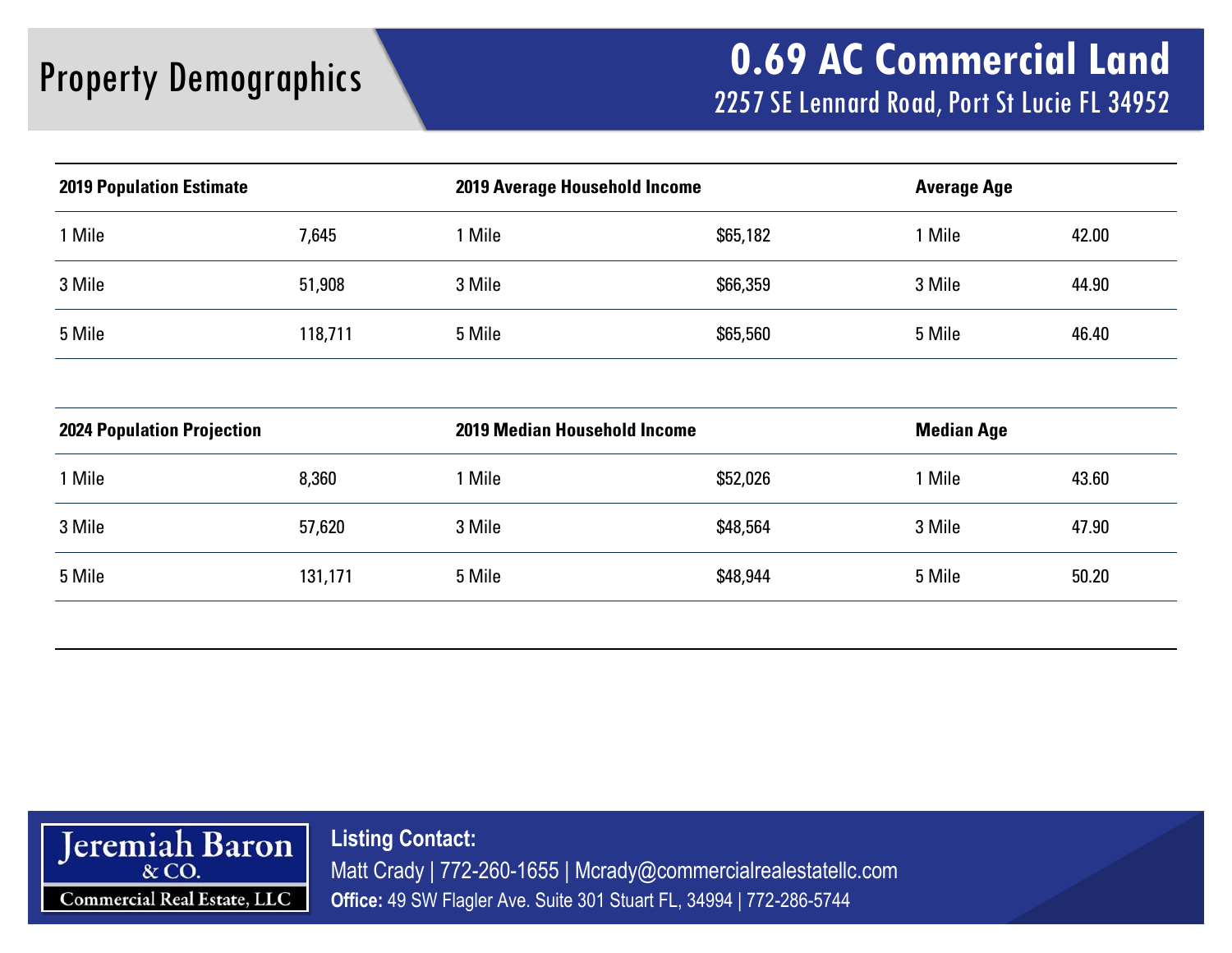### Zoning Information **0.69 AC Commercial Land** 2257 SE Lennard Road, Port St Lucie FL 34952

### **Sec. 158.110. - Institutional Zoning District (I).**

(A) Purpose. The purpose of the institutional zoning district (I) shall be to locate and establish areas within the City which are deemed to be uniquely suited for the development and maintenance of uses of an institutional nature to serve the residents of the City; to designate those uses and services deemed appropriate and proper for location and development within that development within said zoning district; and to establish development standards and provisions as are appropriate to ensure proper development and functioning of uses within that zoning district.

- (B) Permitted Principal Uses and Structures. The following principal uses and structures are permitted:
- (1) Cemetery, including mausoleum.

(2) Enclosed assembly area, with or without an alcoholic beverage license for sales of alcoholic beverages to members and guests in accordance with chapter 110.

- (3) Park or playground, or other public recreation.
- (4) School (public, private or parochial, kindergarten (including VPK) and grades 1 through 12).
- (5) Assisted living facility as set forth in Section 158.224.
- (6) Nursing or convalescent home.
- (7) Publicly-owned or operated building or use.
- (8) Group care home, as set forth in section 158.224.
- (9) Community Residential Home, as set forth in section 158.224.
- (10) Funeral homes, with or without a crematory.

(C) Special Exception Uses. The following uses may be permitted only following the review and specific approval thereof by the City Council:

- (1) College, technical, or vocational school, including dormitories.
- (2) Hospital and free standing emergency department.

(3) Public utility facility, including water pumping plant, reservoir, electrical substation, sewage treatment plant, and wireless communication antennas and towers, as set forth in section 158.213.

(4) Publicly-owned or operated building or use with drive-through service.

(D) Accessory Uses. As set forth in section 158.217. A caretaker's office or residence shall be considered to be an accessory use within this district.

**Listing Contact:**

(E) Minimum Lot Requirements. Twenty thousand (20,000) square feet and a minimum width of one hundred (100) feet, provided that properties located within conversion areas as defined by this chapter shall meet the requirements contained within the "City of Port St. Lucie Land Use Conversion Manual." More than one (1) permitted or special exception use may be located upon the lot as part of a totally designated development to be maintained under single ownership.

(F) Maximum Building Coverage. Thirty (30%) percent; provided that the combined area coverage of all impervious surfaces shall not exceed eighty (80%) percent.

(G) Maximum Building Height. Thirty-five (35) feet, except for the ROI (residential, office and institutional) conversion area as identified in the "City of Port St. Lucie Land Use Conversion Manual," lying between Airoso Boulevard and U.S. #1 where the maximum building height shall be one (1) story.

- (H) Minimum Living Area. Caretaker's residence: Six hundred (600) square feet.
- (I) Yard Requirements and Landscaping.
- (1) Front Yard. Each lot shall have a front yard with a building setback line of twenty-five (25) feet.

(2) Side Yard. Each lot shall have two (2) side yards, each of which shall have a building setback line of ten (10) feet.

(3) Rear Yard. Each lot shall have a rear yard with a building setback line of twenty-five (25) feet.

(4) Landscaping Requirements. Landscaping and buffering requirements are subject to Chapter 154. All mechanical equipment shall be screened from property zoned residential. This screening shall be designed as both a visual barrier and a noise barrier.

(J) Off-Street Parking and Service Requirements. As set forth in section 158.221.

(K) Site Plan Review. All permitted and special exception uses shall be subject to the provisions of sections 158.235 through 158.245.

(Ord. No. 98-84, § 1, 3-22-99; Am. Ord. 03-31, § 1(Exh. A), 3-10-03; Am. Ord. 11-79, § 1(Exh. A), 11-14-11; Ord. No. 15 -85, § 1, 12-7-15; Ord. No. 17-16, § 2, 3-13-17; Ord. No. 19-13, § 1(Exh. A), 3-11-19)

# **Jeremiah Baron Commercial Real Estate, LLC**

Matt Crady | 772-260-1655 | Mcrady@commercialrealestatellc.com **Office:** 49 SW Flagler Ave. Suite 301 Stuart FL, 34994 | 772-286-5744